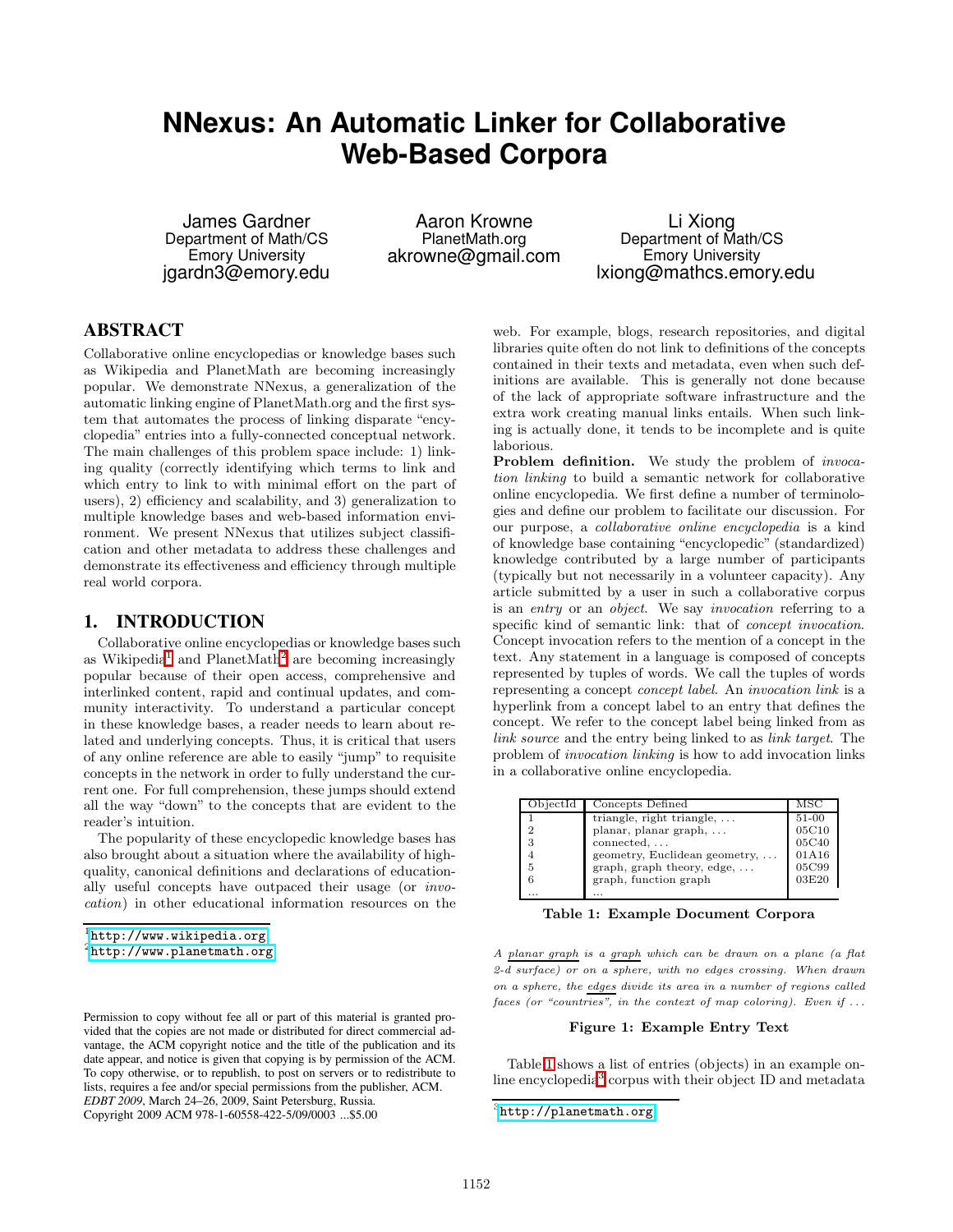including what concepts each entry defines and the Mathematical Subject Classification (MSC) for each entry. Figure [1](#page-0-4) shows an example entry<sup>[4](#page-1-0)</sup> with links to concepts that are defined in the same corpus. The terms underlined indicate terms (concept labels) that need to be linked based on the meta-data in the table. For example, planar graph in the example entry needs to be linked to object (entry) 2 that defines the concept planar graph. We will use this example to explain the concepts discussed in this paper.

Existing and potential solutions. The existing linking approaches can be mainly classified into manual linking where both the link source and link target are explicitly defined (such as blog software) and semi-automatic linking where the link source are explicitly marked but the link target is determined by the collaborative online encyclopedia system (such as current online encyclopedias including Wikipedia). There are several efforts that involve collaboratively editing semantic knowledge bases where users specify the semantic information including links in addition to the standard wiki text [\[8,](#page-3-0) [7,](#page-3-1) [9\]](#page-3-2). The perspective taken in our work is that the manual and semi-automatic approaches are an unnecessary burden on contributors. In addition, with the manual and semi-automatic linking strategy, a growing and dynamic corpus will require continuous re-inspection of the entire corpus by writers or other maintainers.

Part of the linking problem in identifying the best linking target bears similarities to the search problem on the web. However, for the most part most of the work in information retrieval [\[1\]](#page-3-3) has not been explored in the linking context [\[5\]](#page-3-4), which is unsurprising given the novelty of collaborativelybuilt knowledge-bases. In addition, in our problem not only the link target but also the link source need to be identified and linked automatically. The INEX Link-The-Wiki Track [\[4\]](#page-3-5) was recently created because the automatic linking problem is now an interest in the XML and semantic web forum. The closest work to ours is that of Milne and Witten [\[6\]](#page-3-6). They use a machine learning approach to the linking problem, by training their automatic linking system on input from wikipedia authors as ground truth. We are currently investigating similar techniques by using different machine learning techniques to enhance our automatic linking system to more general problems, such as linking Wikipedia or other knowledge bases that do not have a rich or manageable classification hierarchy.

Contributions. We designed and developed NNexus<sup>[5](#page-1-1)</sup> (Noosphere Networked Entry eXtension and Unification System) [\[2,](#page-3-7) [3\]](#page-3-8), a system used to automatically link encyclopedia entries (or other definitional knowledge bases) into a semantic network of concepts using metadata of the entries.

We summarize the research contributions of NNexus below. First, to the best of our knowledge, NNexus is the first automatic linking system that links articles and concepts using the metadata of entries, to make linking almost a "nonissue" for writers, and completely transparent to readers. we advocate and formalize the automatic invocation linking problem and identifies the key technical challenges and design goals for building such a system. Second, NNexus includes an effective indexing and linking scheme that utilizes metadata to automatically identify link sources and link targets. It uses a classification-based link steering approach to enhance the link precision. It also provides an interactive entry filtering component to further enhance the link precision for a minority of "tough cases." Finally, NNexus achieves good efficiency and scalability by its efficient data structures and algorithm design. It has mechanisms for efficiently updating the links between entries that are related to newly defined or modified concepts in the corpus. We performed extensive experimental evaluations using real online corpora demonstrating the feasibility and benefits of using an automatic linking system.

As a software, NNexus was designed and developed to have minimum amount of dependencies and with an API so that it can be used with any document corpus and with client software written in any programming language[6](#page-1-2) . It utilizes OWL and has a simple interface, which allows for an almost unlimited number of online corpora to interconnect for automatic linking. Users can use NNexus to link their corpus with their own or other knowledge bases such as Wikipedia or PlanetMath.

## 2. NNEXUS FRAMEWORK

In this section, we present an overview of NNexus and discuss key techniques and features in its framework.



<span id="page-1-3"></span>Figure 2: NNexus Linking Diagram

Overview. Figure [2](#page-1-3) illustrates the conceptual flow of the automatic linking process in NNexus. When an entry is rendered either at display time or during offline batch processing, the text is scanned for words or concept labels (link source) and they are ultimately turned into hyperlinks to the corresponding entries (link target). In order to determine the link targets for a concept label, the entry search component searches for corresponding entries using a concept map that maps all of the concept labels in the corpus to the entries which define these concepts. The entry filtering component filters the candidate links based on linking policies. The best candidate is then selected by the classification steering component. In addition, an invalidation component is designed to invalidate entries when new concepts are added to the collection (or the set of concept labels otherwise changes). We describe each of the key components below.

Entry search. In order to determine which entry to link to for a concept label, NNexus indexes the entries by building a concept map that maps all of the concept labels in the corpus to the entries which define these concepts. When adding a new object (entry) to NNexus, a list of terms the object defines, synonyms, and a title are provided (the concept labels) by the author as metadata. The concept labels are

<span id="page-1-1"></span><span id="page-1-0"></span> $^4$ <http://planetmath.org/encyclopedia/PlaneGraph.html>  $5$ NNexus is released under an MIT/X11 style license.

<span id="page-1-2"></span> ${}^{6}$ NNexus only requires a database system (currently MySQL is supported) and some Perl XML packages (available from CPAN).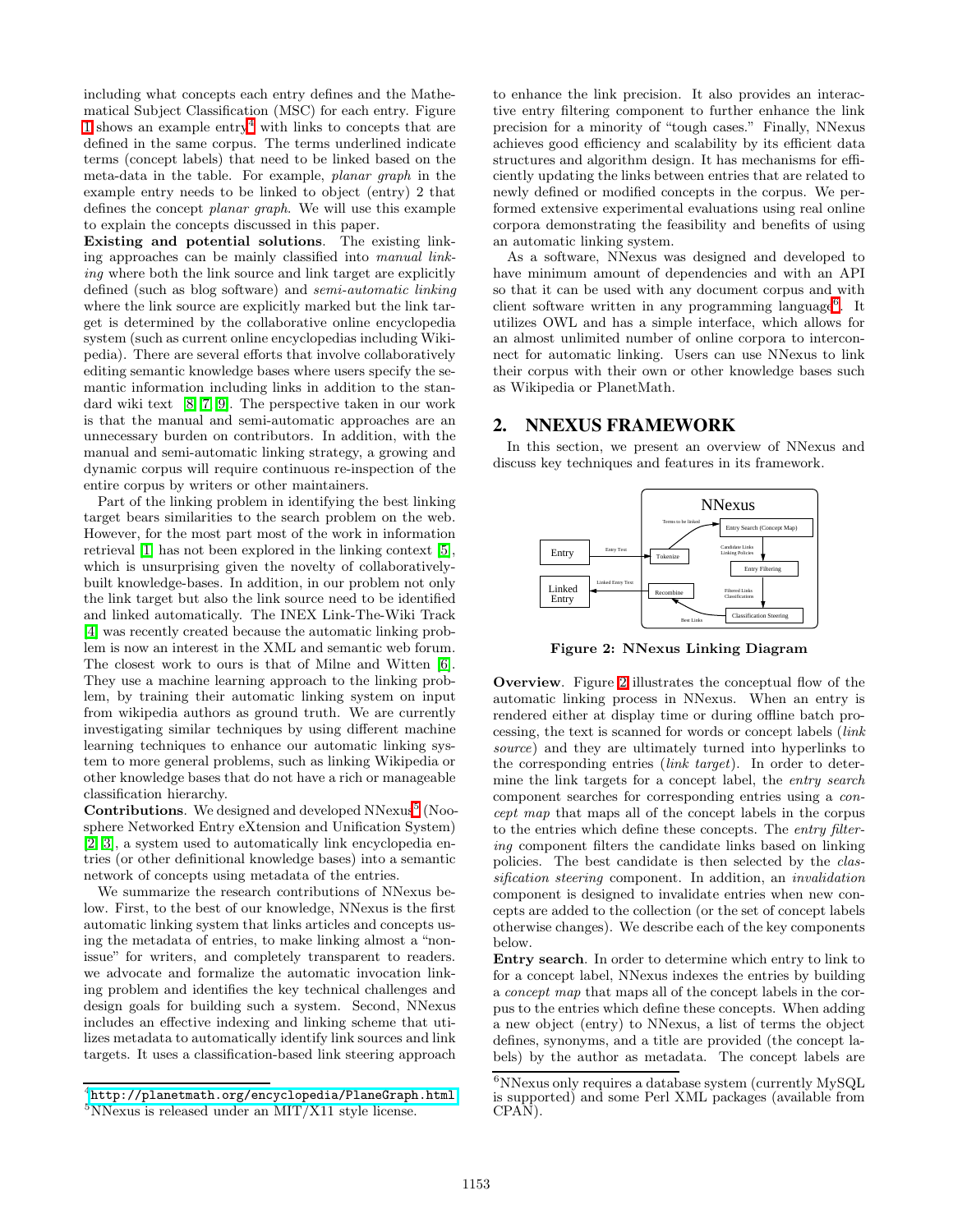

<span id="page-2-0"></span>Figure 3: Illustration of Classification Steering

maintained in an index structure, called the concept map. To facilitate efficient scanning of entry text to find concept labels, the map is structured as a chained hash, keyed by the first word of each phrase placed in it. NNexus also performs morphological transformations on concept labels when building concept map in order to handle morphological invariances and ensure they can be linked to in most typical usages (allows for pluralization, possessiveness, and canonicalization).

When searching for candidate links for a given entry, the entry is represented as an array of word tokens (concept labels). The tokenized text of the entry is iterated over and searched in the concept map. If a word matches the first word of an indexed concept label in the concept map, the following words in the text are checked to see if they match the longest concept label starting with that word. If this fails, the next longest concept label is checked, and so on. NNexus always performs longest phrase match. For example, if an author mentions the phrase "orthogonal function" in their entry and links against a collection defining all of "orthogonal," "function," and "orthogonal function," then NNexus links to the latter. This is based on a nearly universallyconsistent assumption of natural language, which is that longer phrases semantically subsume their shorter atoms.

Classification steering. One of the main challenges of building an automatic linking system is to cope with possible mislinking errors where a term or phrase is linked to an incorrect link target. Online encyclopedias are typically organized into a classification hierarchy, and this ontological knowledge can be utilized to increase the precision of automatic linking by helping identifying the best link targets that are closely related to the link source in the ontological hierarchy. Below we present our classification steering approach that is designed to reduce mislinking errors and to enhance link precision.

Each object in the NNexus corpus may contain one or more classifications. The classification table maps entries (by object ID) to lists of classifications which have been assigned to them by users. The classification hierarchy is represented as a tree. A subtree of the Mathematical Subject Classification (MSC) hierarchy is shown as an example in Figure [3.](#page-2-0) Each class is represented as a node in the tree. Edges represent parent/child relationships between the classes. In order to select the most relevant link target for a link source, NNexus compares the classes of the candidate

link targets to the classes of the link source and selects the closest object with the shortest distance in the classification tree.

In our approach each edge in the tree is assigned a weight. This is motivated by the observation that classes at a lower (deeper) level in the same subtree of the hierarchy are more closely related than classes at a higher level in the same subtree. For example, in Figure [3,](#page-2-0) 05C10 (Connectivity) and 05C40 (Topological graph ...) are more closely related than the node 05CXX (Graph theory) and 05BXX (Designs ...). Based on this observation, we assign a weight to each edge that is inversely proportional to their depth in the tree. We define a weight of an edge in the graph as

$$
w(e) = b^{height - i - 1}
$$

where  $b$  is the chosen base weight (default is 10), height is the height of the tree (or in general the distance of the longest path from the designated root node), and  $i$  is the distance of the edge from the root. The distance is computed as the weighted shortest path between two nodes. NNexus uses Johnson's All Pairs Shortest Path algorithm to compute the distances between all classes at startup.

Entry filtering. NNexus achieves perfect link recall as every linkable concept will be linked in an entry. However, it is possible to have overlinking errors when a term that should not be linked (at all) is linked to an entry in the corpus. For example, many articles will contain the word "even." In many cases this is not used in mathematical context and should be forbidden from linking to the entry defining "even number."

In order to combat this overlinking problem and those rare cases where the classification of target articles does not completely disambiguate the link targets, NNexus includes an interactive learning component, entry filtering by linking policies, that is designed to complement and further enhance the link precision by allowing users to specify linking policies. Linking policies are a set of directives controlling linking based on the subject classification system within the encyclopedia. The linking policy of an article describes, in terms of subject classes, where links may be made or prohibited. Thus, the entry for "even number" would forbid all articles from linking to the concept "even" unless they were in the number theory category. The author need only supply a linking policy for those terms that are used commonly in language and are not meant in a mathematical sense.